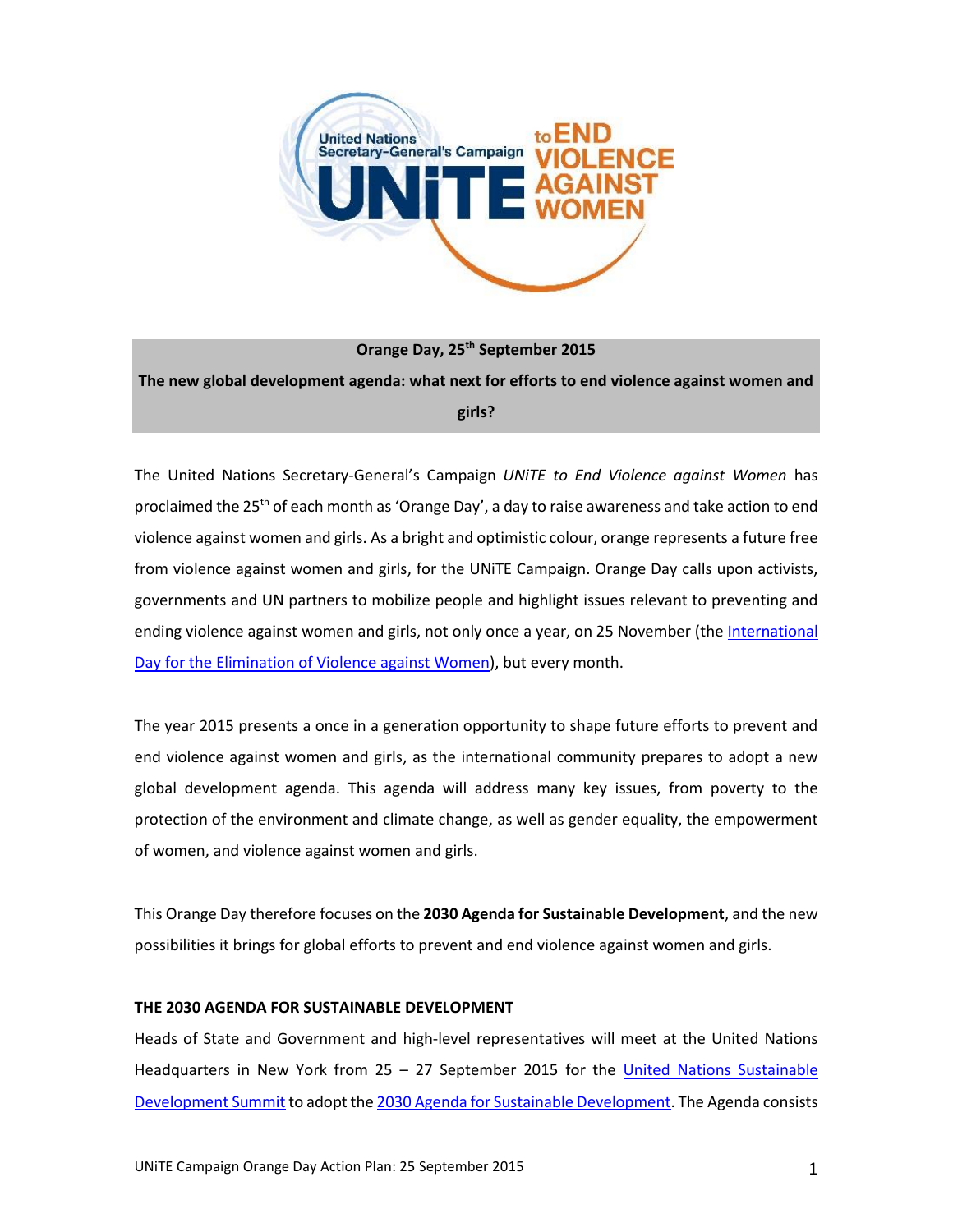of 17 Sustainable Development Goals (SDGs) with 169 associated targets, most of which are to be met by 2030. The goals aim to combat the key development challenges of our times, including ending poverty and hunger, reducing inequalities within and among countries, the protection of human rights, and the protection of the planet and its natural resources.

The Agenda recognizes gender equality and the empowerment of women as a key priority, and its realization as essential to progress across all goals and targets including those which address poverty, hunger, health, safe cities and peace and security. Goal 5 of the agenda aims to 'Achieve gender equality and empower all women and girls' and includes specific targets to eliminate all forms of violence against women and girls and eliminate all harmful practices, including early marriage and female genital mutilation. In comparison to their predecessors, the [Millennium](http://www.un.org/millenniumgoals/)  [Development Goals](http://www.un.org/millenniumgoals/) (MDGs), which addressed gender equality in more general terms, the SDGs represent a significant step forward in their aspirations towards gender equality, covering a more comprehensive set of issues.

Realizing this ambitious agenda will require bold and decisive action by governments, the technical support and scrutiny of Civil Society Organizations, UN Entities and other actors to ensure progress remains on track, and significant investments across the Agenda. The [Addis Ababa Action Agenda,](http://www.un.org/esa/ffd/ffd3/wp-content/uploads/sites/2/2015/07/Addis-Ababa-Action-Agenda-Draft-Outcome-Document-7-July-2015.pdf) agreed at the [Third International Conference on Financing for Development](http://www.un.org/esa/ffd/ffd3/) held in Addis Ababa from 13-17 July 2015, maps out the financial policy dimensions of international and national development for the next 15 years to that will support the realization of the agenda.

# **PLANET 50-50 BY 2030: STEP IT UP FOR GENDER EQUALITY!**

Against the backdrop of the adoption of the 2030 Agenda for Sustainable Development, UN Women's campaign Planet 50-50 Step It [Up for Gender Equality](http://beijing20.unwomen.org/en/step-it-up) is a clarion call for action. Step It Up calls upon all governments to pledge specific national actions to achieve gender equality by 2030. These national commitments will be announced at the "Global Leaders' Meeting on Gender [Equality and Women's Empowerment: A Commitment to Action"](http://beijing20.unwomen.org/~/media/field%20office%20beijing%20plus/attachments/events/concept%20note%20for%20global%20leaders%20meeting%2027%20sep.pdf), to be hosted by UN Women and the People's Republic of China on 27 September 2015 at the United Nations Headquarters. Commitments will range from introducing new laws, to updating action plans, policies and strategies on gender equality, and addressing social norms and stereotypes that perpetuate gender inequality, discrimination and violence against women and girls.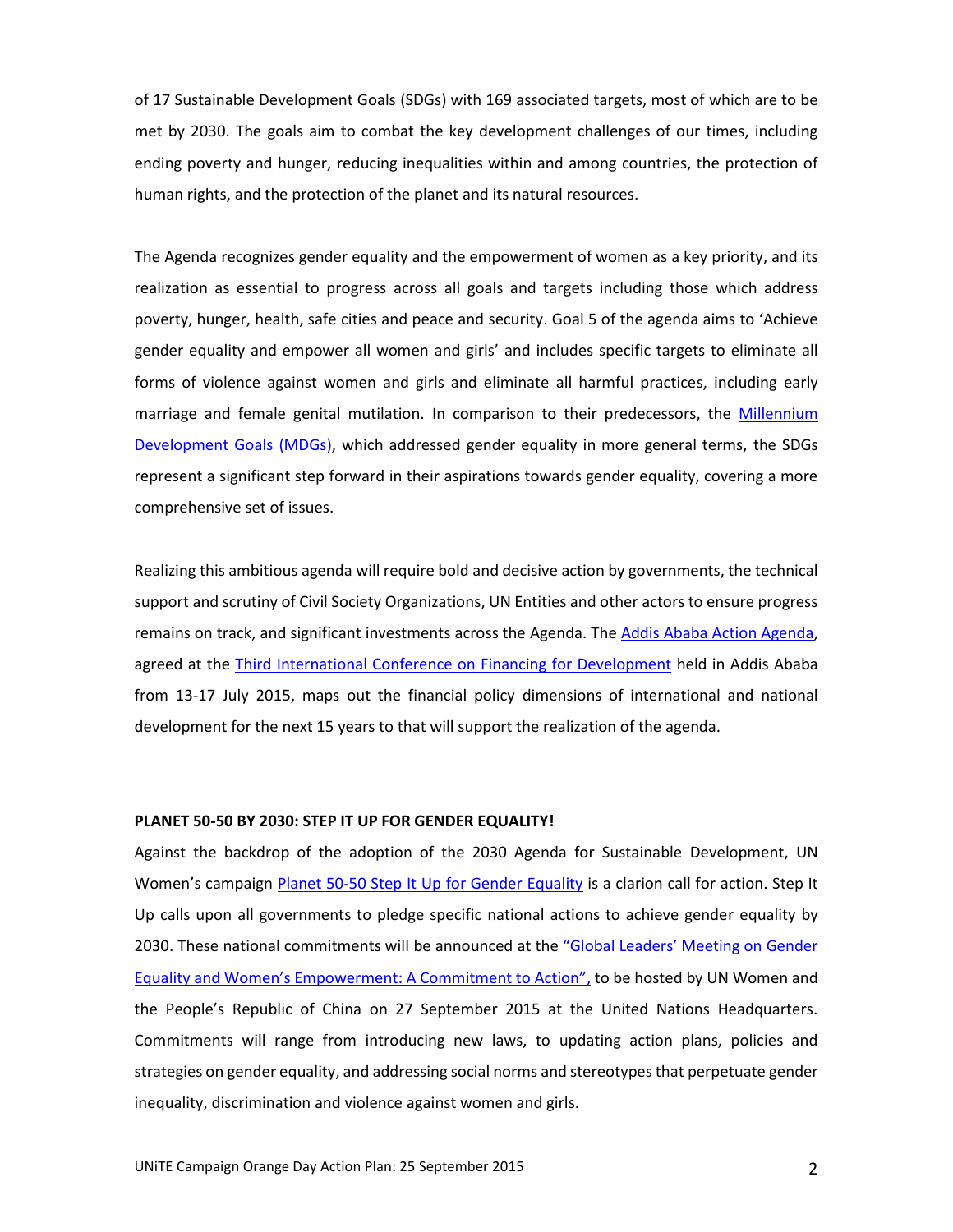Violence against women and girls remains a global pandemic impacting one in three women and girls in their lifetime. It is one of the biggest obstacles toward achieving gender equality, and no country in the world is immune to it. The Global Leaders Meeting will therefore provide the opportunity for governments to take crucial first steps and outline their commitment to ending violence against women and girls by 2030.

# **ORANGE DAY ACTIVITIES**

- Start a conversation with your colleagues, students or community about the Sustainable Development Goals, including the specific targets for ending violence against women and girls. Discuss how you can work together to ensure that progress in your country is on track to achieve gender equality and eliminate all forms of violence against women and girls by 2030.
- Has your government committed to take action to achieve gender equality and to end violence against women and girls? Check here: [http://beijing20.unwomen.org/en/step-it](http://beijing20.unwomen.org/en/step-it-up)[up.](http://beijing20.unwomen.org/en/step-it-up)
- Write, call and meet your government representatives and inform them about Planet 50- 50 Step It Up for Gender Equality and ask them to make a commitment at or ahead of the Global Leaders Meeting on 27 September!
- Watch out for the outcomes of the Global Leaders Meeting on Gender Equality on 27 September, 2015, starting at 9 am EST. The event will be live webcast on *unwomen.org.*
- **Wear orange on September 25<sup>th</sup> and remind the world that the elimination of violence** against women and girls is essential to the success of the 2030 Agenda for Sustainable Development.

#### **USEFUL RESOURCES**

The [2030 Agenda for Sustainable Development](http://www.un.org/ga/search/view_doc.asp?symbol=A/69/L.85&Lang=E) (to be adopted at the United Nations Sustainable Development Summit)

UN Women position paper, *A Transformative stand-alone goal on achieving gender equality, women's rights and women's empowerment: imperatives and key components, June 2013* <http://www.unwomen.org/en/digital-library/publications/2013/7/post-2015-long-paper>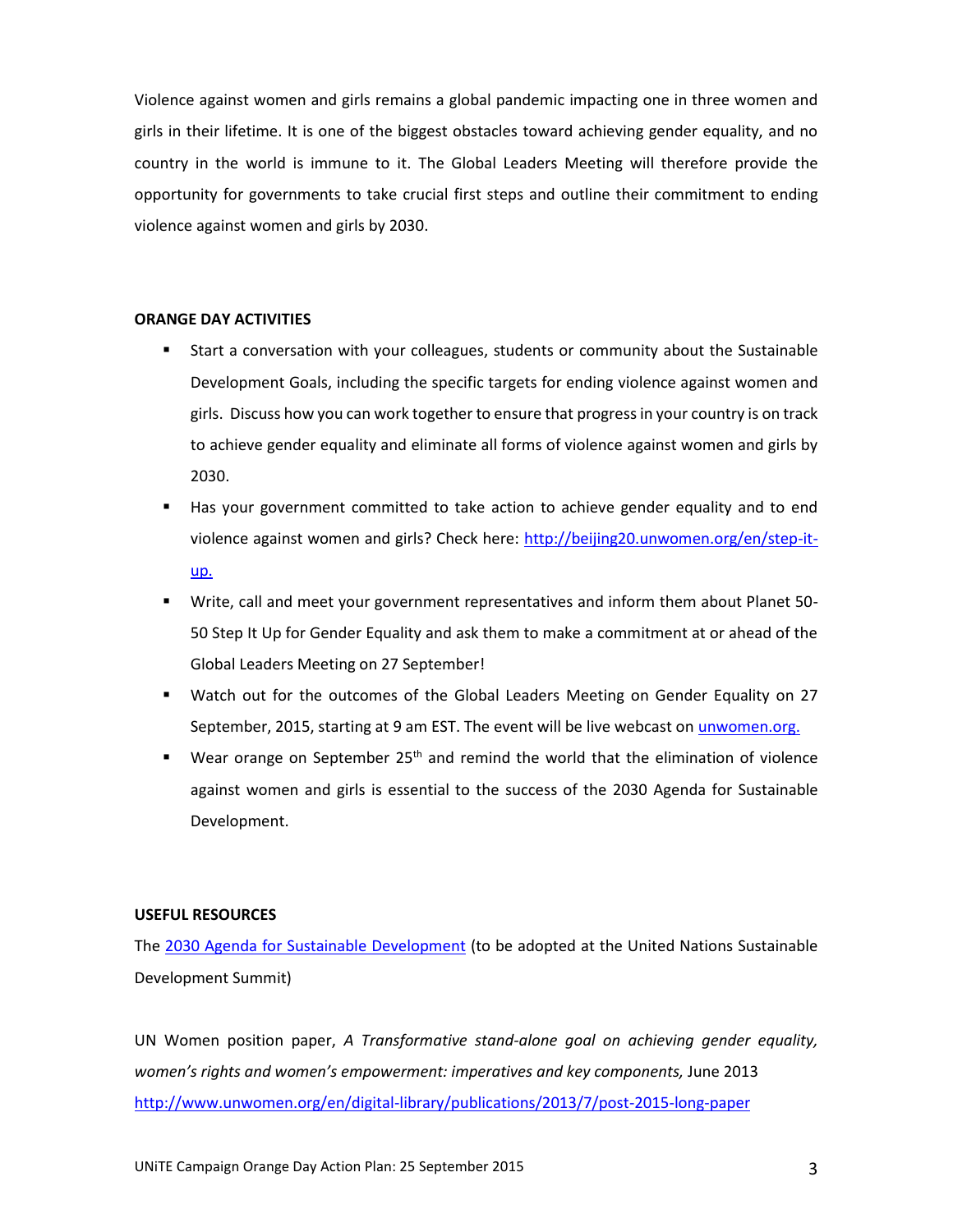# The Sustainable Development Goals Knowledge Platform

<https://sustainabledevelopment.un.org/topics/sustainabledevelopmentgoals>

The World We Want

[https://www.worldwewant2015.org](https://www.worldwewant2015.org/)

Planet 50-50 Step It Up for Gender Equality<http://beijing20.unwomen.org/en/step-it-up>

#### **SAMPLE SOCIAL MEDIA MESSAGES**

#### **TWITTER**

On #OrangeDay, as world leaders adopt #SDGs, #UNiTE says ending #VAW is central to achieving progress http://ow.ly/ORdug v @SayNO\_UNiTE

Its #OrangeDay! The world has a new Development Agenda. What action will governments take to end #VAW? http://ow.ly/ORdug v @SayNO\_UNiTE

Happy #OrangeDay! I'm wearing orange to support gender equality and an end to #VAW by 2030. http://ow.ly/ORdug via @SayNO\_UNiTE #action2015

This #OrangeDay, #UNiTE says: what will your govt commit to do to achieve #Planet5050 and stop #VAW by 2030?<http://ow.ly/ORdug> #action2015

## **FACEBOOK**

Happy #OrangeDay! This month's Orange Day theme is about the new 2030 Sustainable Development Agenda. The new agenda recognizes that gender equality, the empowerment of women, and the elimination of violence against women and girls are central to sustainable development for all. Now governments must match the ambitious agenda with decisive action and adequate resources. Learn more: <http://ow.ly/ORdug>

On 25th September, #OrangeDay, world leaders will come together to adopt the 2030 Sustainable Development Agenda, which recognizes gender equality and the empowerment of women and girls as vital. This weekend the People's Republic of China and UN Women will